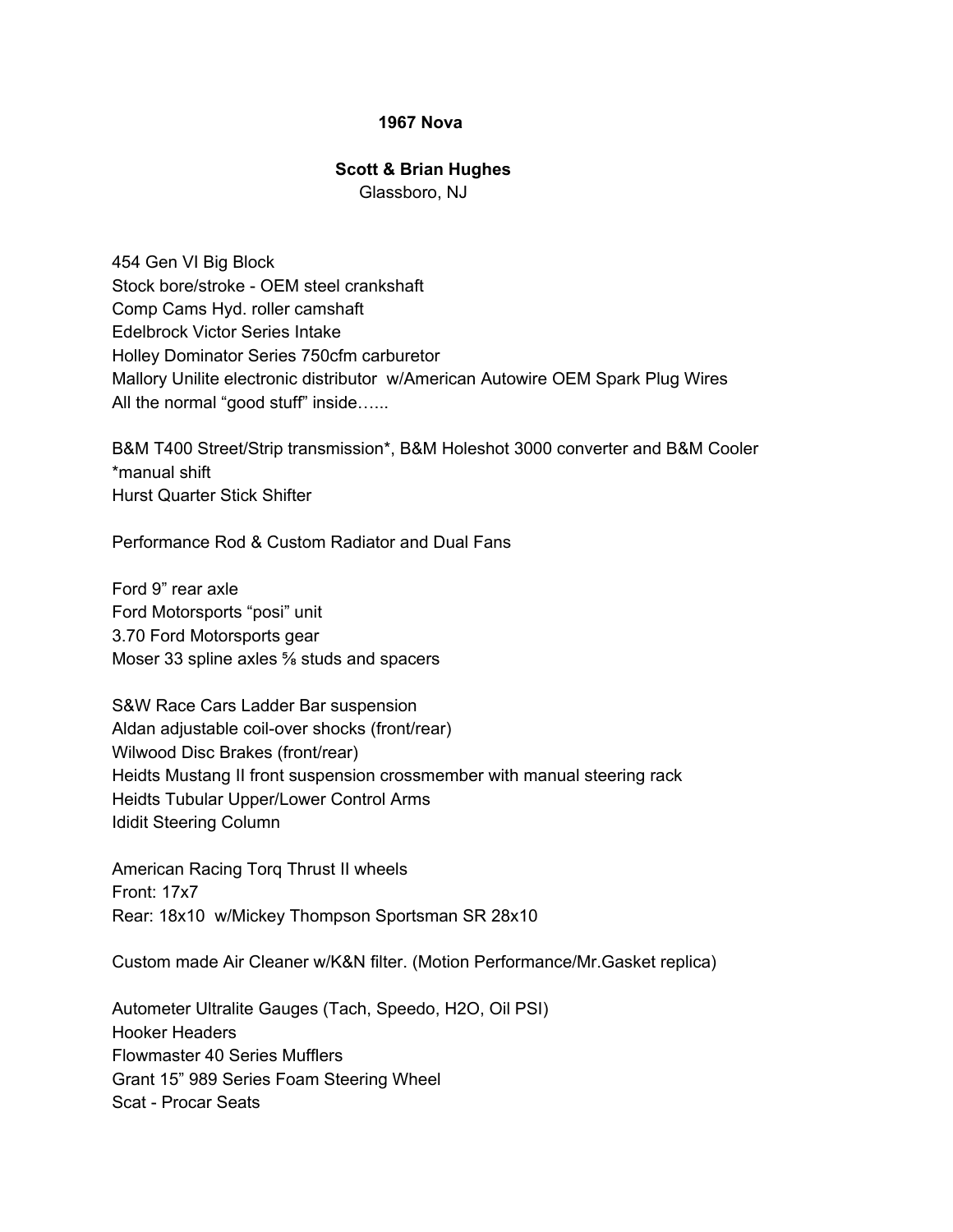Simpson FX Latch Type Safety Belts American Autowire Highway 15 Series Universal Wiring Kit American Autowire Battery Cable Kit SEARS DieHard Battery RCI Safety fuel cell

Includes additions by, Russell, Moroso, Mr. Gasket, Eddie Motorsports, Billet Specialties, QA1

Notables:

Custom Roll Cage/chassis fabrication: Advanced Metal Craft, Vineland, NJ Sheet Metal/body work: NMRK, Elmer, NJ - South Jersey Corvettes, Vineland, NJ Paint: Street Rods by Michael, Shelbyville, TN - PPG - GM/OEM Hugger Orange Interior: Action Rods, Williamstown, NJ - NMRK, Elmer, NJ

Vehicle design, cutting, fitting, fabrication, paint, assembly, engine assembly, start up, fix, repair, etc. ……… NMRK, Elmer

NO …… heat, AC, radio, wipers, highbeams, fuel level gauge. (Low Level Warning Light)

Little details:

"All" mounting hardware (excluding 6 trans mounting bolts) are S/S Brushed Button Head. ALL wire and plumbing are throughout passenger compartment, roll cage and frame. No wire, hoses or steel lines, (excluding 4 flexible brake lines) are under car.

Exterior and interior trim, motor/trans/rear, suspension and wheels painted GM Truck Pewter color.

Front bumper fabricated without tag mounting and extended 2" metal valance.

Rear bumper narrowed.

Side/Trunk/Dash Trim - Clayton Machine Works

Late model GM door handles (rear doors w/o key)

History:

Car was purchased to be Brian Hughes's first, "High School" daily/driver. (at age 14) Scott, being the local "Speed Shop" owner, figured this type of car (his first car also…), and a mild Hot Rod, would be the most appropriate, and a couple years to complete was fine. A running car was purchased, and the process began. Totally disassembled (Brian and his friends), Fresh 355 small block w/Powerglide trans, new floor boards, fenders and quarters were installed at S/W Performance, Glassboro, NJ and numerous parts purchased. Body/paint was coming up on the schedule, when LIFE changes. After 24 +/- years of marriage and business, one ended, and one was sold. The project was put aside, Brian chose to go the Sport Compact route, and Scott entered a different profession.

A few years later ……